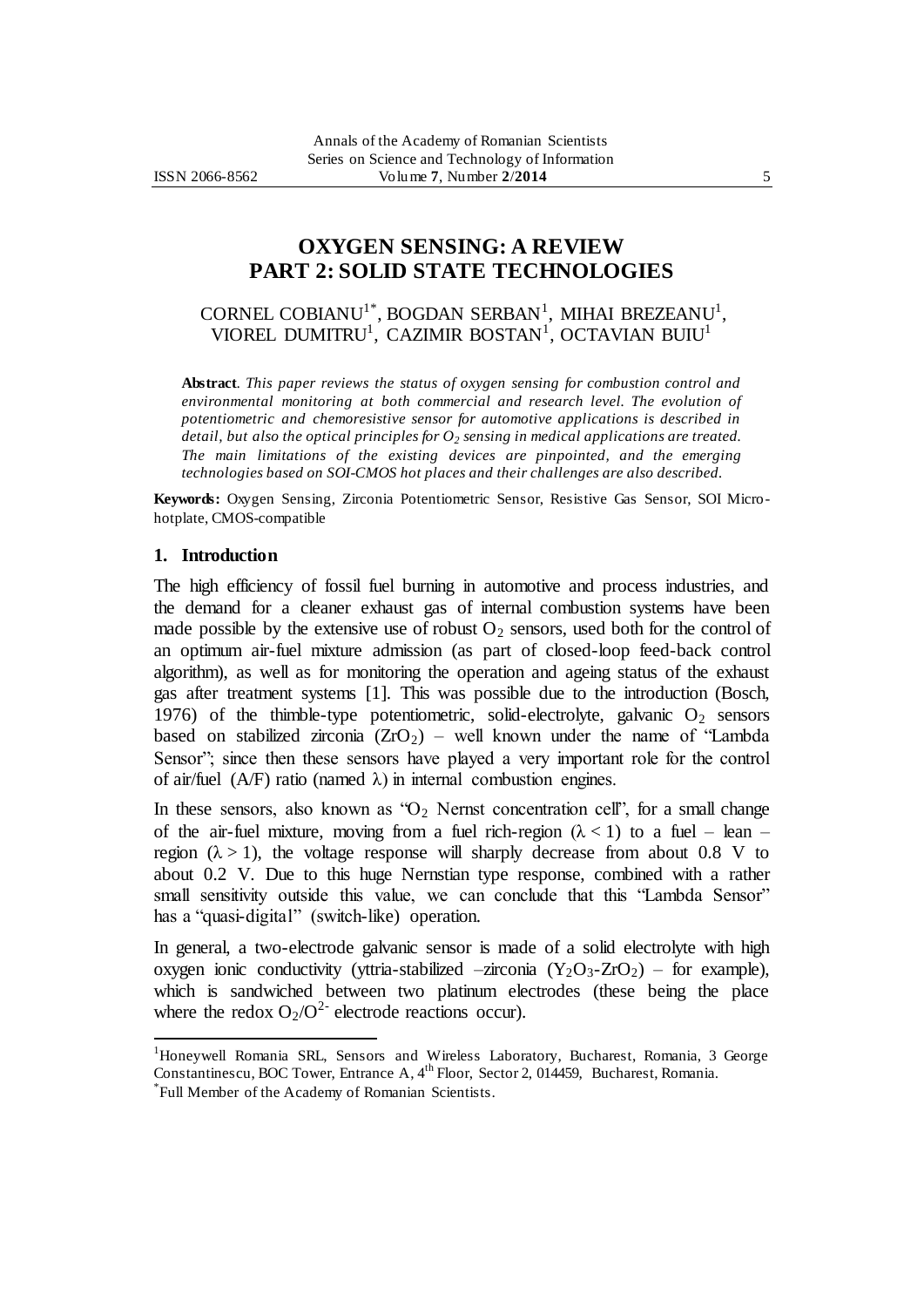In this potentiometric sensor, the catalytic cathode (Pt) is exposed to the exhaust gas to be monitored ( $\overrightarrow{P}_{Q_2 \text{ test}}$ ) for chemically reducing this very low amount of O<sub>2</sub> from the exhaust gas and consuming thus four electrons; at the same time, the other Pt electrode (anode) is exposed to a clean air reference chamber  $(P''_{O2ref})$ , where the corresponding oxidation takes place for generating four electrons. In other words, during the sensor operation at high temperatures, the  $O^{2-}$  ions will diffuse rapidly from cathode to anode, where they will suffer the oxidation reaction, thus retrieving the  $O_2$  molecule [2]. This galvanic cell, in an open circuit configuration, will generate a Nernst voltage proportional to the ratio of partial pressure of oxygen from the two regions ("test" – cathode and "reference" – anode), as follows:

$$
E = \frac{R_T}{4F} \ln \left( \frac{P_{O2}^{\prime\prime}}{P_{O2}^{\prime}} \right)
$$

where *T* is the medium temperature (in K) and  $F = 9.6485 \times 10^4$  C mol<sup>-1</sup> is Faraday's number.

For gasoline-powered engines, operating near the stoichiometric ratio  $(\lambda = 1)$ , the limited amounts of gases resulted from combustion (both reducing  $-$  CH<sub>4</sub>, CO  $$ and oxidizing -  $NO_x$  species) can be almost 100% converted to the exhaust gases like  $CO_2$ ,  $N_2$ ,  $O_2$  [3], by means of a three way catalyst (TWC) [4]. The efficiency and ageing status of the TWC-based exhaust gas after treatment system is differentially monitored by installing one  $O_2$  sensor at the input and another one at the output of the TWC. Such a scheme will allow detecting any variation of  $O_2$ concentration between its input and the output. This variation is due to the net  $O_2$ generated in the TWC through reduction reactions of  $NO<sub>x</sub>$  and  $O<sub>2</sub>$  consumed by CO oxidation in order to produce  $CO<sub>2</sub>$ .

For diesel engines, operating in fuel-lean region  $(\lambda > 1)$ , a big amount of the resulting  $NO_x$  will not be reduced by such a classical TWC. For these engines, urea generating ammonia is introduced in the exhaust gas after the treatment chamber (the so-called "selective reduction catalysts  $-$  SRC" [5]), thus reducing  $NO<sub>X</sub>$  to  $N<sub>2</sub>$  and  $H<sub>2</sub>O$ . [1].

Such SCR systems will be also equipped with  $O<sub>2</sub>$  sensors at its input and output for the same purposes of monitoring the efficiency of the catalyst in reducing emissions, and thus improving the quality of exhaust gas.

Current and forthcoming EU regulations focusing on the minimization of the environmental air pollution generated by the automotive industry were the main incentive behind a major research and development activity focused on the design and realization of super ultra - low emission vehicles (SULEV), driven by very efficient combustion, where the exhaust gases like - reducing hydrocarbons (CH) and oxidizing  $NO_x$ , as well as reducing agent  $NH_3$  - are to be monitored [6].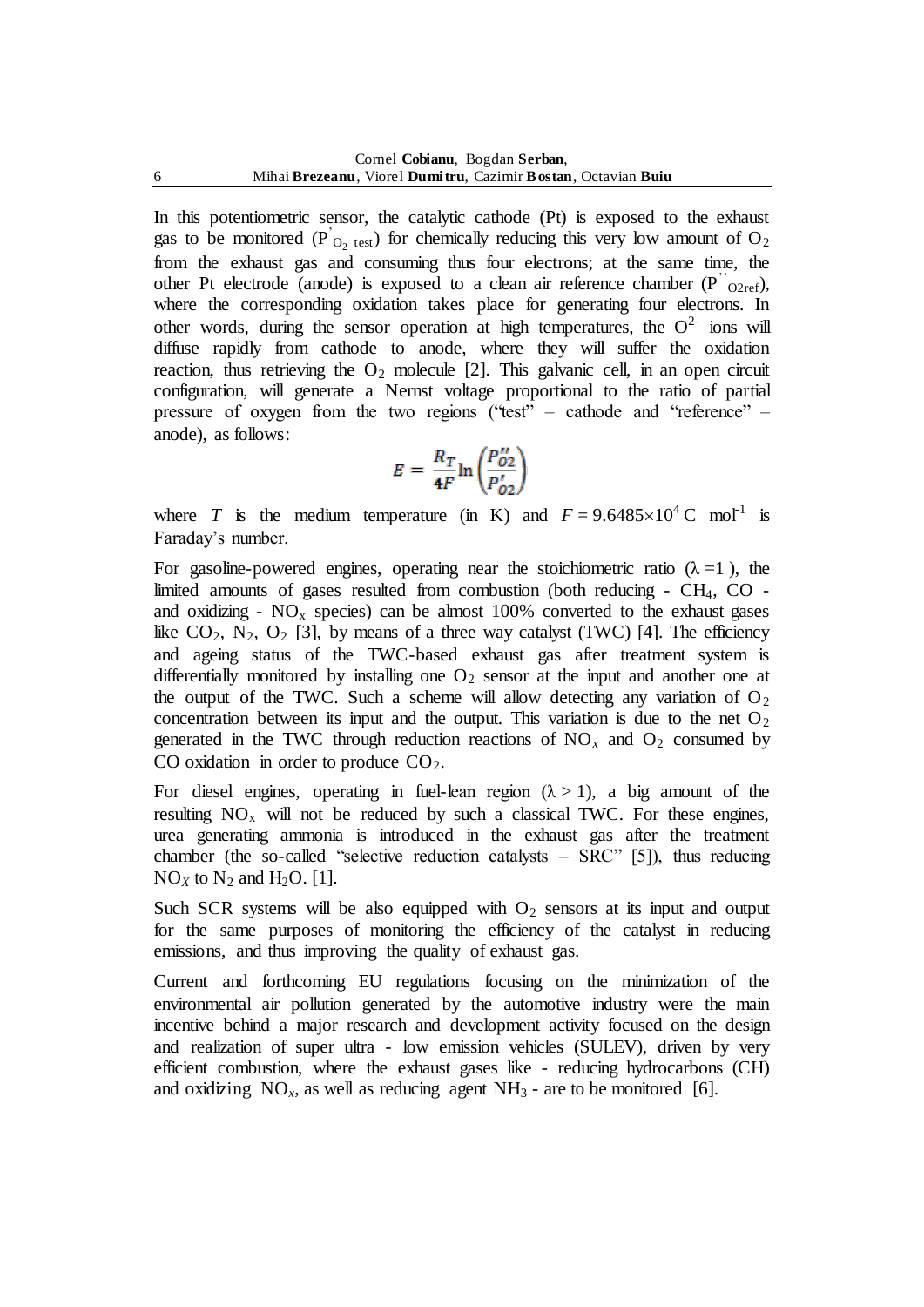| Oxygen Sensing: A Review         |  |
|----------------------------------|--|
| Part 2: Solid State Technologies |  |

Nowadays, even modern gasoline engines are operating under lean conditions  $(\lambda > 1)$  in order to better adapt to these SULEV requirements and for further increase in the fuel economy. This trend is bringing new challenges and specific working requirements to the classical  $\lambda$  sensors, which are not so sensitive to  $O_2$ partial pressure in this lean operating region. We must note that the same requirements apply also when monitoring the burning processes in boilers and industrial furnaces. Thus, novel  $O_2$  sensors have been developed, which are able to detect  $O_2$  with a monotonic response in a larger  $\lambda$  range from 0.7 to 11 [3]. In answering to these new demands, a novel planar multi-layer technology - such as High Temperature Co-Firing Ceramic (HTCC) - has been developed by Bosch, where a referenced-potentiometric and a pumped-amperometric  $O_2$  sensor were combined together. In the case of amperometric sensors, an electric current proportional to the  $O_2$  concentration on a broader band of  $\lambda$  is obtained [1, 3]. Further developments of this HTCC zirconia tapes-based technology by "NGK Insulators Ltd" have led to the development of a new multifunctional  $O_2$  (both digital and quasi-linear response) and NO*<sup>x</sup>* sensors; in both cases, the Nernst cells and pumped-amperometric cells are developed using the HTCC process.

Finally, by employing a thick film of yttrium - stabilized zirconia (YSZ) as solid electrolyte (prepared in planar technology), a solid state reference made of 25% mole of zirconia in ceria (instead of the air reference chamber), and Pt electrodes, a novel miniaturized concept for  $O_2$  detection has been demonstrated [7].

The facts presented above are highlighting the major developments in the evolution of the  $O_2$  sensing devices and technologies, driven by the requirements to develop a more efficient fuel combustion technology, while ensuring compliance with the environmental air protection legislation. It is expected that specific legislation will continue to be the major driving force in future technological developments, with impact – not only on current industrial and domestic applications – but also on their future progress. The present paper is organized as follows. We shall firstly present the main limitations of the currently available  $O_2$  sensing solutions – from the perspective of the current and envisage application requirements. Secondly, we shall review some of the emerging technologies coming from academic and industrial research – highlighting their current roadblocks; finally, we shall briefly try to envision future emerging  $O_2$ sensing technologies, which may surpass the present challenges, and bring novel features, like ultimate miniaturization.

Thus, present  $O_2$  sensing commercial products (TiO<sub>2</sub> resistive sensors, zirconia based-potentiometric  $O_2$  sensors, planar technology potentiometric-amperometric zirconia/ $NO<sub>x</sub>$  sensors) and their fabrication technologies (thimble and planar thick films-multi ceramic tapes) will be briefly described and their major unsolved issues will be identified.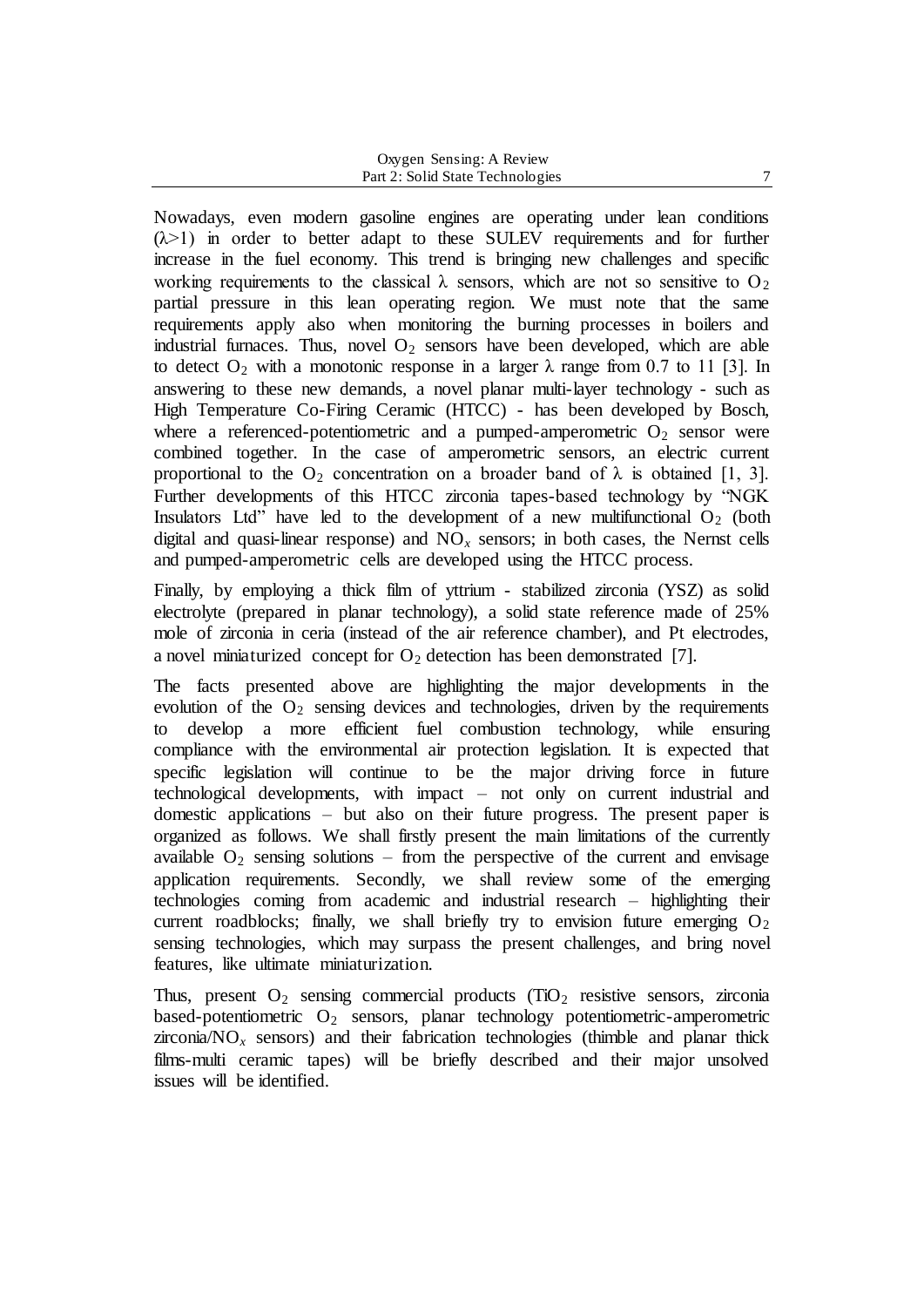Intensive academic and industrial research for novel technologies of  $O<sub>2</sub>$  detection in harsh environment, based on semiconductor metal oxides of both *p*-type and *n*-type conductivity, large band gap semiconductors and optical principles will be briefly explored.

Finally, we shall highlight some of the major challenges for the realization of the ultra-miniaturized  $O_2$  sensors based micro-heaters performed in "Silicon – on – Insulator (SOI)" - CMOS compatible technology.

# **2. Main limitations of the existing commercial solutions for O<sup>2</sup> sensing in harsh environment**

As mentioned in the previous section, the first commercial potentiometric "*Bosch Oxygen Sensor*" was brought to the market in 1976 [8]. The major limitation of this thimble-type sensor made of platinum electrode and yttria-stabilized zirconia is its digital (switch-like) operation, which is able to indicate with high sensitivity only the deviation from stoichiometric ratio ( $\lambda = 1$ ). Therefore, for fuel efficient combustion processes operating in the fuel-lean condition  $(\lambda > 1)$ , they cannot measure with good accuracy the  $\lambda$  value to be used for the closed loop control of air-fuel mixture admission at the entrance of the novel gasoline engine or diesel engine. In addition, the bulky dimensions of these potentiometric galvanic sensors and their large thermal inertia are determining a long light-off time of more than 1 minute. During this light–off time, the air-fuel mixture for the combustion process could not be controlled, as the sensor was not yet heated by the engine operation, and therefore, during this period when the engine was working in "open-loop" with fuel-rich, both fuel consumption and exhaust emissions were high.

The next generation from Bosch - "*Premium Thimble O<sup>2</sup> sensor*" - was on the market starting with 1988 [9]. An electrical heating element was embedded in this sensor and had a light-off time of about 1 minute. Due to the requirements of the USA Environment Protection Agency (EPA), starting with 1999, Bosch has commercialized the first potentiometric "*Planar O<sup>2</sup> sensor*", [9] which is made in a combined zirconia thick film–HTCC technology, allowing a much lower sensor size, while incorporating a Pt heater, and a duct for making an air reference chamber. Due to its own heater and decreased thermal inertia, this planar  $O_2$ sensor has a light-off time of about 10-12 seconds, and thus the emissions during the cold start phase are reduced by more than 50%. In 2003, Bosch brought to the market the newest commercial O<sub>2</sub> sensor called "*Wideband O<sub>2</sub> Sensor*" [9], containing both a potentiometric and an amperometric sensor, which are manufactured using the same thick film HTCC technology; The "*Wideband O<sup>2</sup> sensor*" is measuring the  $O_2$  concentration with a better accuracy than any of its predecessors, in a wider band for  $\lambda$  (0.7 to 11). This sensor is meeting the present emissions requirements for modern gasoline direct injection (GDI) engines [1].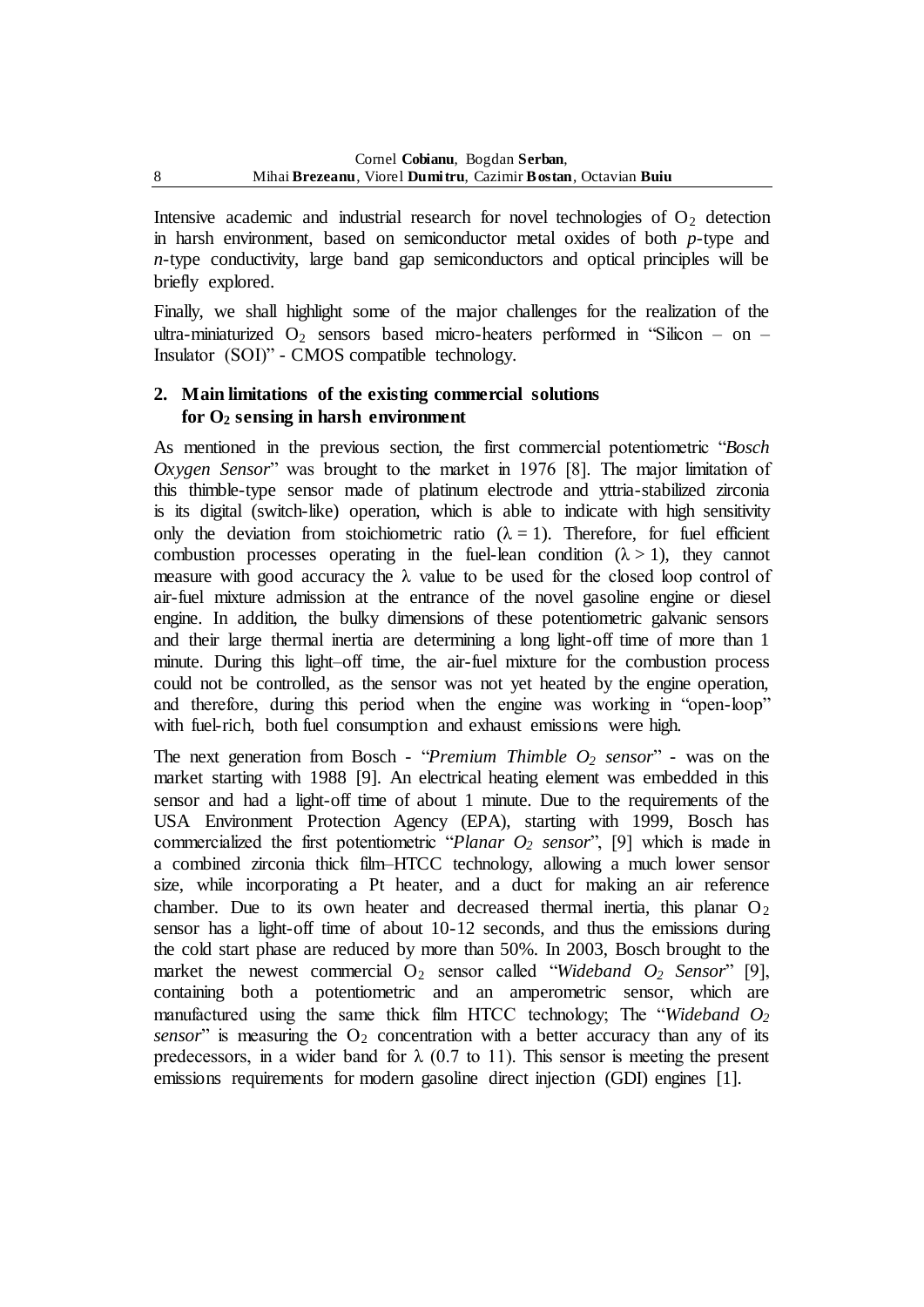In 2008, "NGK INSULATORS LTD" and Continental have jointly brought to the market the first (planar)  $NO_x$  sensor, called "*High precision*  $NO_x$  *sensor*" [10]; this achievement allowed a more than  $30\%$  improvement in the accuracy of  $NO_x$ detection, when compared to the approximate, indirect methods used before, in which the  $O_2$  concentration from exhaust gas after the SRC systems was correlated to the  $NO<sub>x</sub>$  concentration from the exhaust gas.

They have used the same thick film HTCC technology, but a novel concept, where, initially, the  $O_2$  gas from exhaust was pumped to outside in the first sensor chamber, while the  $NO_x$  only reached the second chamber, where the  $NO_x$  was reduced to  $N_2$  and  $O_2$ . The resulted  $O_2$  was pumped out, and its pumping current was a quantitative measure of the released  $NO<sub>X</sub>$  from the combustion process.

Besides  $\lambda$  sensors based on potentiometric and amperometric principles, resistive O<sup>2</sup> sensors based on *n*-type semiconductor metal oxides were developed - starting from 1988 - by the Japanese company "NGK Spark Plugs-NTK Technical Ceramics". These sensors are based on chemoresistors based on titania  $(T_1O_2)$ thick films and they also incorporate a heater [11].

Actually, the research of planar  $TiO<sub>2</sub>$  sensors for  $O<sub>2</sub>$  sensing was started by "Ford Motor Company", before 1975 [12, 13]. In their approach, they used titania  $(T_1O_2)$ pellets doped with donors metals aiming at the extension of the monotonic dependence of its electrical resistance on the  $O_2$  partial pressure up to 0.2 bar. However, as the electrical resistance of the  $TiO<sub>2</sub>$  sensor varied for about 3 decades, when the air-fuel mixture passed through the stoichiometric point, at  $\lambda = 1$ , these titania sensors were also considered quasi-digital sensors, or low band  $O<sub>2</sub>$  sensors.

These results were further developed by the NGK-NTK approach, which developed its commercial thick film-HTCC technology titania sensor for  $O<sub>2</sub>$  detection.

The biggest limitation of these  $TiO<sub>2</sub>$  resistive sensors is the strong temperature dependence of the electrical conductivity. This is an intrinsic behaviour of any semiconductor material, where conductivity is exponentially increasing as a function of temperature due to thermal generation of pairs of mobile charge carriers, electrons (in the conduction band) and holes (in the valence band). Therefore, such a sensor will respond not only to  $O_2$  concentration, but also to any temperature variation.

For this reason, its temperature should be kept constant during operation, which may require an electronic feed-back loop for the heating power applied to the sensor.

A classical structure of a lambda sensor is depicted in Fig. 1.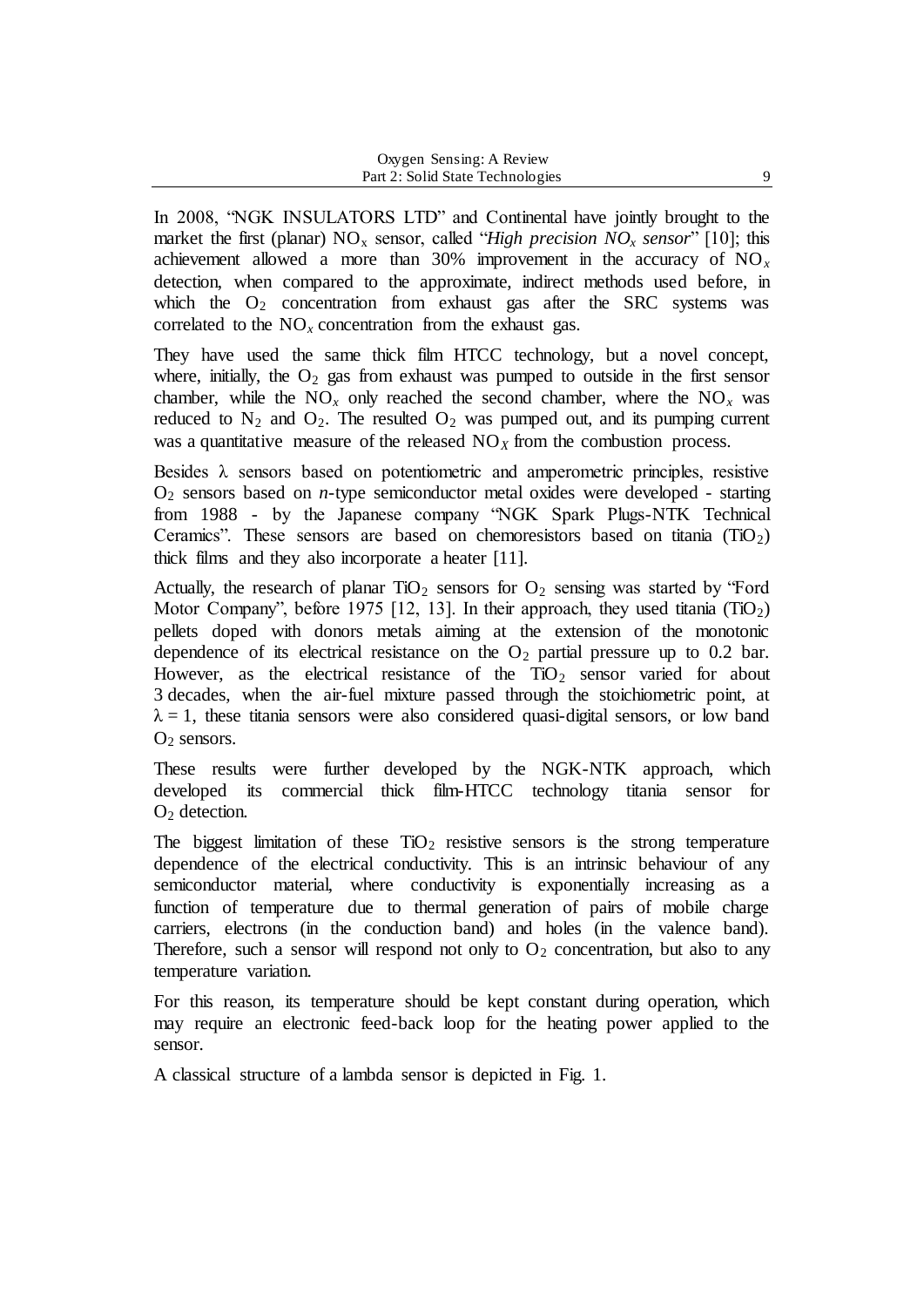

#### **EXHAUST GAS**

Fig. 1. Classical structure of a lambda  $O_2$  sensor with ion-conducting electrolyte, placed in the exhaust pipe of a vehicle.

A general characteristic and limitation of all these commercial, robust  $O_2$  ceramic sensors is the fact that they do require a power consumption of minimum 7 watts [3], while the heating time is still much longer (8-10 s). These figures should be compared to the MEMS micro-heater capabilities, for which the power consumption is in the range of a hundred of mW's and the heating time for reaching the operation temperature is in the range of milliseconds. In addition, the cost and miniaturization of the existing commercial Lambda sensor, made by either potentiometric or planar technologies, cannot decrease below a certain threshold, due to the fabrication process (either thimble or planar) which has certain strong limitations when compared to the integrated circuit batch technologies, where many thousands of sensor chips can be made on a single wafer, and many wafers are processed in parallel. Therefore, there is a challenging interest towards  $O_2$  sensor fabrication by IC compatible technology, despite the high technological and conceptual efforts that may be needed to reach such a high-risk target, and preserve or even further improve the technical performances of the existing commercial lambda sensors. Some of the research stages that may need to be reached and passed for achieving an initial proof of concept for an integrated  $O_2$  sensor will be described in a separate section of this study.

### **3. State of the art in academic and industrial research of O<sup>2</sup> sensing for combustion control**

As mentioned above, oxygen detection for combustion control requires a careful selection of the sensing principles and materials to be used, due to the harsh environment where these devices have to work. In this section, we shall briefly describe some emerging technologies for  $O_2$  sensing in harsh environment, technologies based on: optical measurements, wide-band gap semiconductors and chemoresistive metal oxide semiconductors principles.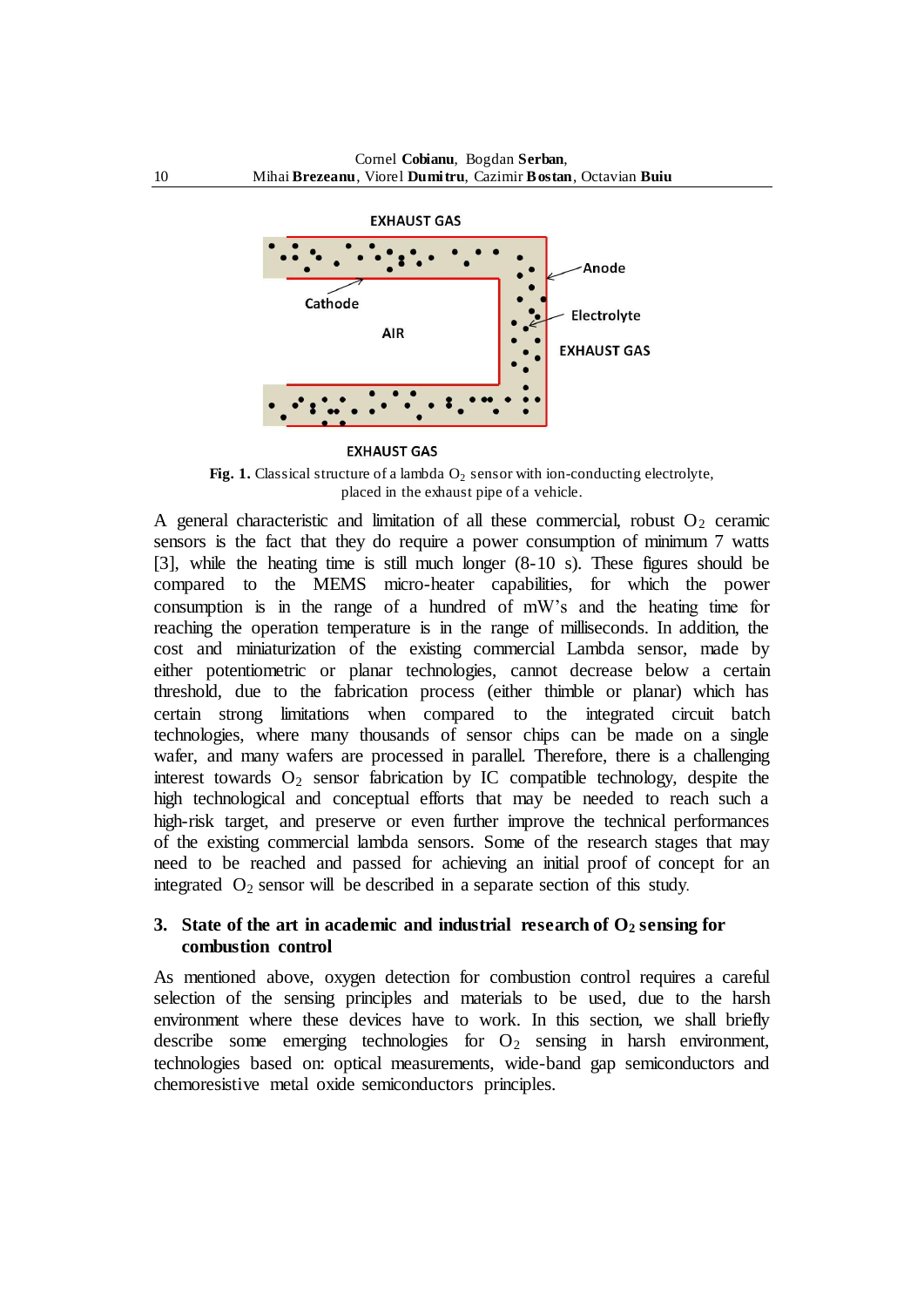In medical applications, oxygen optical sensing by fluorescence quenching (FQ) generated in organic layers subject to exposure in the  $O_2$  gas to be detected, is an important research topic. Due to the organic polymer dye which is used as sensing layer, this approach is valid only at low temperatures, below 60  $\degree$ C.

As an extension of the FQ principle, a fibre optic oxygen sensor based on fluorescence quenching in hexanuclear molybdenum chloride  $(Mo<sub>6</sub>Cl<sub>12</sub>)$  cluster was proposed, more than a decade ago, by a group from Michigan State University for high temperature applications [14].

The fluorescent clusters of molybdenum chloride are deposited at the sensing end of the silica fibre. The FQ sensor works as follows: the fibre is pumped at the input with an UV-325 nm light beam from a HeCd gas laser and the fluorescent molybdenum chloride clusters from the other end are reflecting a red light, whose signal power is decreasing when the oxygen concentration is increasing.

The dynamic range of the sensor is high, and thus the variation of oxygen concentration specific to fuel combustion can be monitored by this FQ based sensor. Reaching commercial (i.e., real life) compatible operation will require further studies of the long term stability of the fluorescence in the sensing film.

Another important research direction in the optical sensing of oxygen is based on the use of Tunable Diode Laser Absorption Spectroscopy (TDLAS), where the single absorption line of the gas to be detected is fitted with the wavelength of the light source (laser beam) and the absorption band of the detector (photodiode), which is finally collecting the transmitted laser beam.

The difference between the intensity of the emitted light and detected light will provide the information about the gas concentration the gas to be detected (which is equal to the gas concentration absorbed in the optical path of the sensor). Such an approach is made by "Zollo Technologies", which have developed "Zollo Boiler Optimization Spectroscopy Sensor-BOSS", which is using a Vertical-Cavity Surface-Emitting Laser **(**VCSEL) laser diode as a light source for monitoring  $O_2$ ,  $H_2O$ , and  $CO$  in the combustion chamber of the coal power plant boilers.

Such systems occupy a high volume and cannot be easily integrated in other applications.

Similarly, General Electric has patented its own fibre optic based-technology for monitoring multi-parameters like  $NO<sub>x</sub>$ , CO,  $O<sub>2</sub>$  and  $H<sub>2</sub>$  in harsh environment [15].

The FP6 "OPTO-EMI-SENSE" project [16] proposed an optical fibre sensor network for the monitoring of exhaust emissions; within this optical fibre network, the UV gas Absorption Spectroscopy was proposed for the detection of NO and NO2, while the near infrared (NIR) spectroscopy is to be used for the CO detection.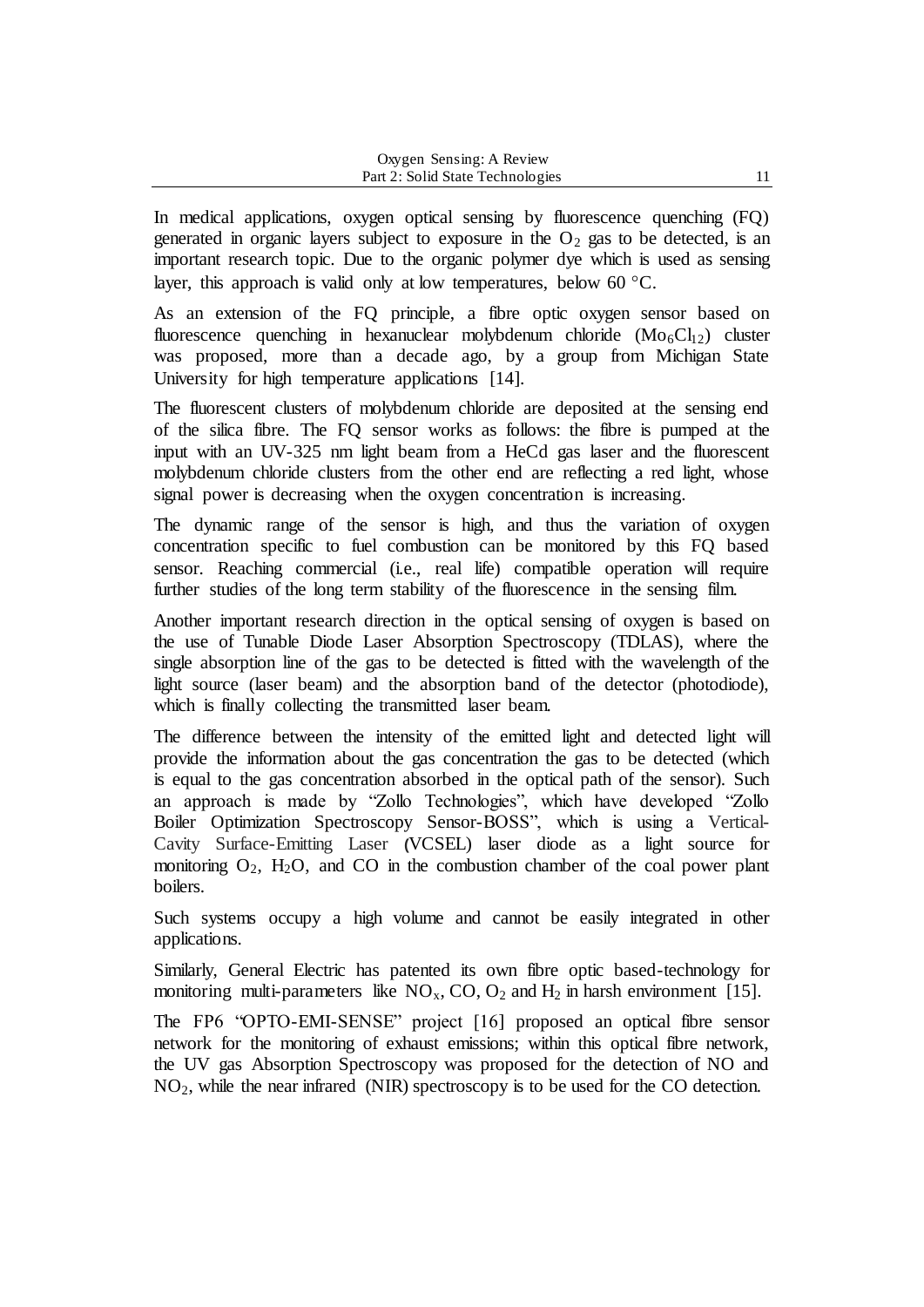The use of wide band gap semiconductors, like silicon carbide (SiC: 2.36-3.05 eV), gallium nitride (3.4 eV) or aluminium nitride (6.2 eV) (AlN) and C-diamond (5.46-5.60) eV, represents a viable alternative for oxygen gas sensing; this is due to their low intrinsic concentration of mobile charge carrier at higher temperatures, needed for oxygen detection. Thus, SiC-based micro-heaters were used as a hot substrate for thermal activation of the chemoresistive sensing layers aiming at the detection of a large family of gases like  $H_2$ ,  $C_xH_y$ ,  $H_2S$ , and  $O_2$ . In addition, promising  $H_2$ ,  $C_xH_y$  gas sensor structures were obtained in SiC, GaN and diamond based Schottky diode, MIS, MOS capacitors, and MOSFET devices [17-19] by means of work function modification due to the gas to be detected. However, the commercial wide band gap semiconductor technology and associated sensing field are still at the early stages, while the oxygen detection is bringing additional challenges of compatibility between the  $O_2$  sensing layers and the standard processes specific to the semiconductor technology.

As explained above, the response of the commercial resistive sensors based on titania  $(TiO<sub>2</sub>)$  is affected by both oxygen partial pressure and the operating temperature. This situation is demanding a complex temperature control electronics in order to eliminate the effect of temperature from the sensor response, and thus to avoid ambiguity in sensor operation. An extensive academic and industrial research has been performed in the last two decades for the discovery of new metal oxide semiconductor materials which will allow temperature independent detection of oxygen in chemoresistive sensors. This principle will also eliminate the need for an air reference chamber, and thus may be more easily manufactured, with respect to potentiometric  $\lambda$  sensors. The latest results of this research can be summarized as follows [13].

In the case of *p*-type MOS ceramic materials, it was discovered that the electrical conductivity of the mixed electronic ionic conducting  $SrTi_{1-x}Fe_{x}O_{3-y}$  (STFOx) solid solution  $(x = 0.3-0.4)$  will depend only on the partial pressure of oxygen when the  $O<sub>2</sub>$  pressure is higher than about 10 Pa, and will not depend on temperature in the 750 °C to 950 °C range [20]. Thus, for example, STFO35 (strontium titanate ferrite with  $x = 0.35$ ) when used as a sensing layer in a resistive  $O_2$  sensor will respond only to oxygen partial pressure variations and not to temperature variations in the range from 750 °C to 950 °C. Therefore, the above temperature ambiguity of the sensor response is eliminated by iron addition to such a stoichimetry, where 35% of the titanium atoms will be replaced by iron atoms. This temperature independent behaviour, obtained for  $x = 0.35$  (rather unexpected for a *p*-type semiconductor), can be simply explained by the compensation effect between the decreasing mobility and the increasing mobile charge carrier concentration as a function of temperature, when increasing the iron doping concentration (bearing in mind that the STFO band gap is reduced from 3.3 eV at  $x = 0$  to 1.8 eV at  $x = 0.35$  [21]).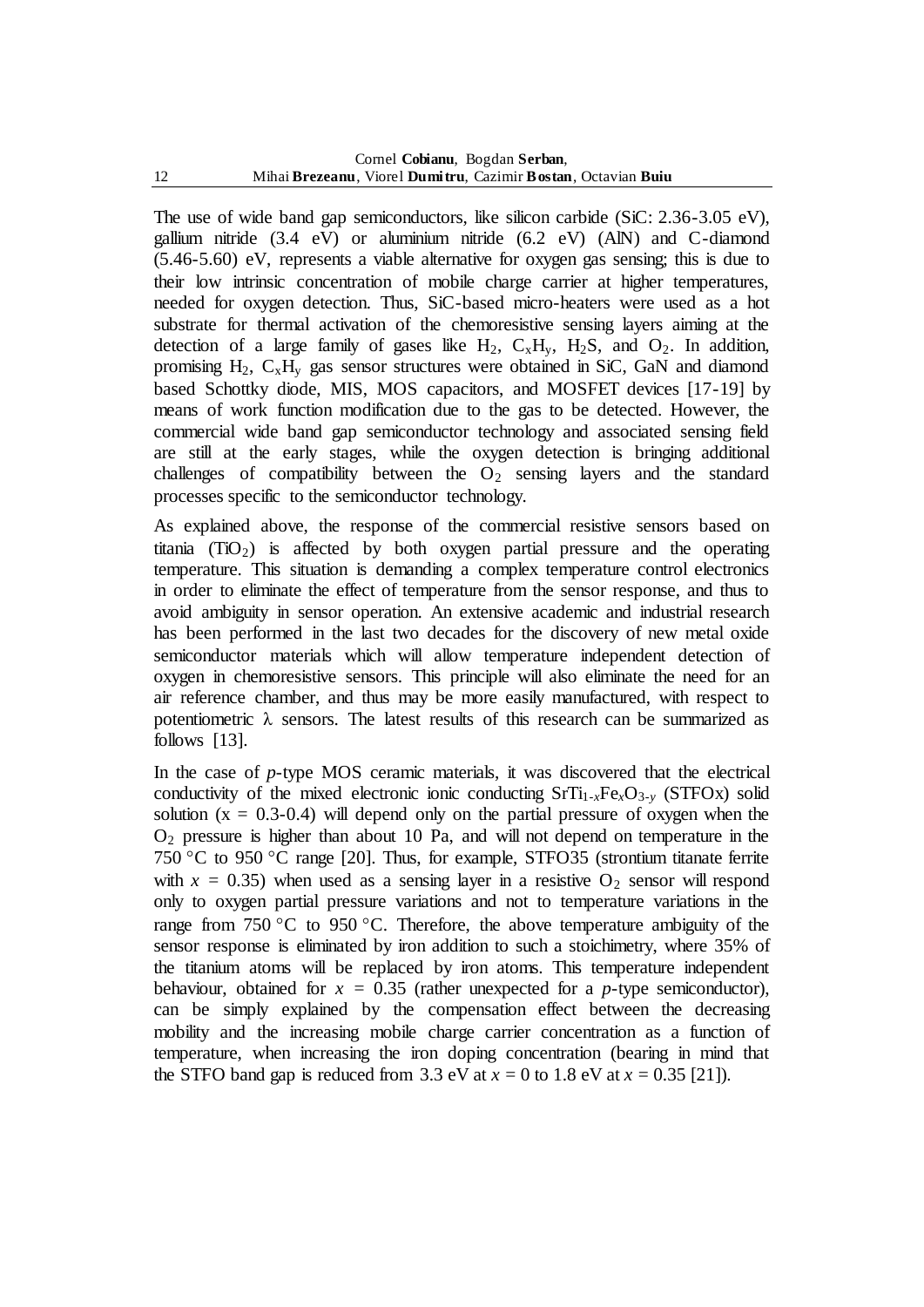| Oxygen Sensing: A Review         |  |
|----------------------------------|--|
| Part 2: Solid State Technologies |  |

During their operation, the oxygen sensors for combustion control in automotive applications are exposed to a chemically and thermally harsh environment, where both high temperatures around 900 °C and reactive gases like  $NO_x$ ,  $SO_2$  are also present. In order to obtain a stable sensor operation in the field, the STFO35 sensing layer should be treated - during sensor fabrication - at temperatures higher than the operation temperature, so that the crystalline structure of the film (described by characteristics such as the average grain size and crystalline orientation) be preserved for the duration of the sensor's lifetime. Some of the major concerns of the above mentioned STFO35 ceramic layer are the composition stability during high temperature sintering and its potential surface poisoning during film exposure to  $SO_2$ , due to sulphates formation.

In order to avoid any chemical reactions between the STFO35 layer and the ceramic substrate during high sintering temperatures, a buffer layer (acting as a diffusion barrier) is deposited above the substrate (in most of the cases this is alumina), and thus deterring the composition deterioration of the STFO35 layer [22]. A typical buffer material to be used for this purpose is the  $SrAl<sub>2</sub>O<sub>4</sub>$  layer, which is deposited on the alumina substrate. The poisoning of the substrate in the presence of  $SO<sub>2</sub>$  is still a major challenge, which has not yet been solved by means of the deposition methods from different slurries.

Recently, it has been demonstrated that by employing the "aerosol deposition method" (ADM) at room temperature, a dense and good quality layer of STFO35 has been obtained, which did not need any further sintering step for reaching the appropriate grain size specific to a sensitive layer [23]. The STFO35 thick layers deposited by this method have shown good sensing properties and simplified the sensor fabrication process, by eliminating the need for a buffer layer. In addition, based on previous results obtained on dense films [24], it may be expected that due to the dense film morphology, the amount of sites for  $SO<sub>2</sub>$  adsorption to be reduced and thus the chemical resistance of the STFO35 deposited by the ADM method is expected to be significantly higher. Therefore the poisoning effects due to  $SO<sub>2</sub>$  may be thus reduced. However, it seems that the performance "price" paid by dense films is the slow response time of the sensor due to the longer time needed by the oxygen equilibration process between the film body and outside the film, in the gas ambient, which is the core of the sensor operation. Such an approach may not be suitable for the exhaust gas monitoring in automotive applications, where response times close to 0.1 ms are needed for real-time control of the air-fuel mixture at the input of the engine, at any moment.

Recently, it has been demonstrated that a temperature-independent oxygen sensing structure can be obtained by employing layers of  $STFO_x$  with  $x = 0.6$ (STFO60) [25]. The used sensing layer preparation method generated nanostructured STFO60, which is responsible not only for the temperature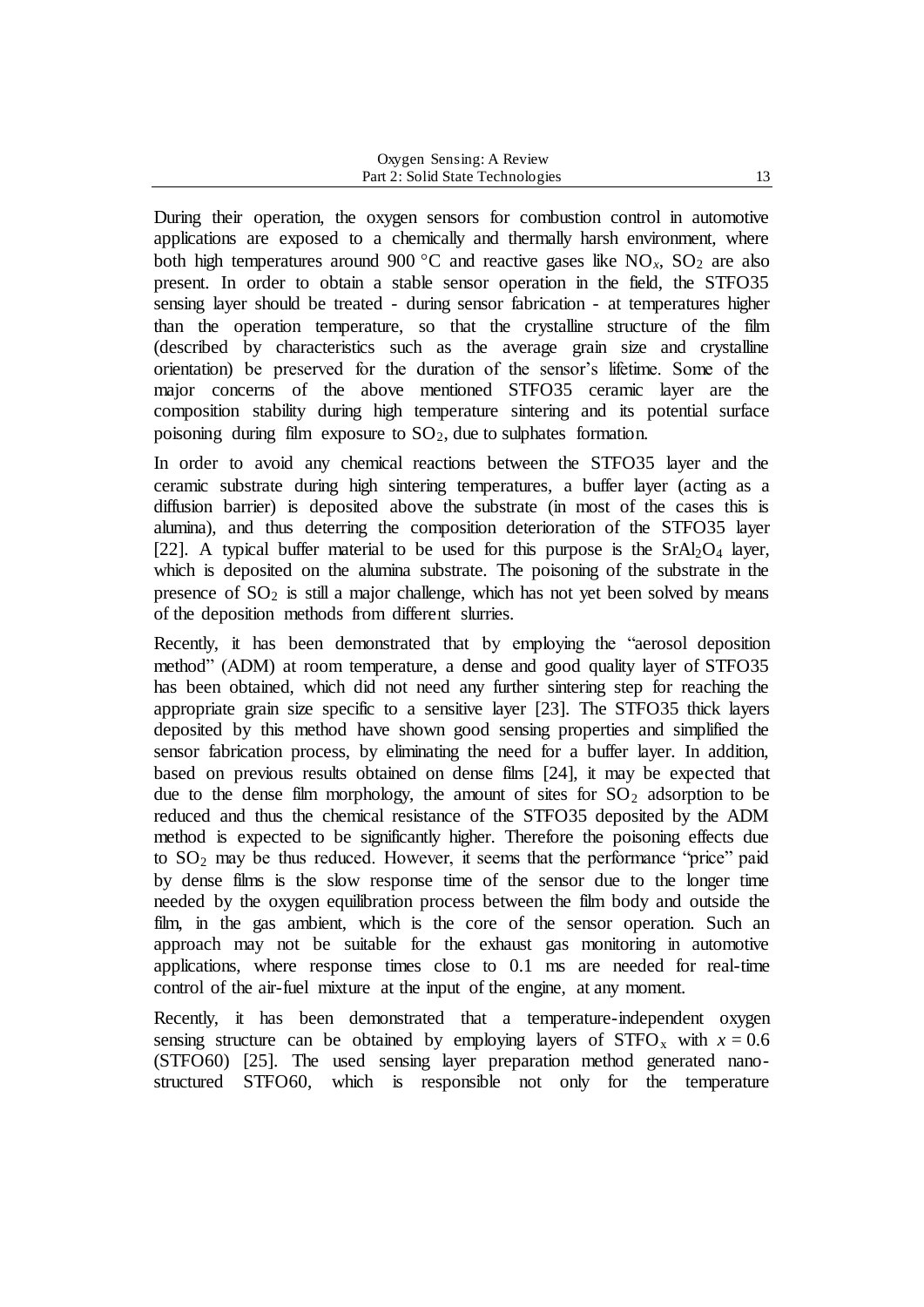independence, but also for the enhanced oxygen response. Oxygen detection performed with STFO60 resistive sensors, during run tests on diesel engines, have showed no cross sensitivity to  $NO_2$ ,  $C_3H_8$ ,  $CO$ , and  $CO_2$ . This is a result better than those previously reported on  $TiO<sub>2</sub>$  resistive sensors which were shown to be sensitive to  $NO<sub>2</sub>$  [26]. However, the long-term reliability of these STFO60 sensors, as well as their lifetime in the presence exhaust gas contaminated with SO<sup>2</sup> have not yet been tested.

In parallel with the research work carried out on *p*-type semiconductor ceramic films, an intensive effort was done for the realization of the  $O_2$  resistive sensors based on *n*-type metal oxide semiconductors. The results are briefly described below. One direction consisted in further research on titania sensors, for improving the chemical film stability at the interface with alumina, reducing the operation temperature; the objective of reducing the  $SO<sub>2</sub>$  poisoning effects was addressed through the use of novel deposition methods, like AMD (as described above) or sol-gel technology [27].

Another research direction focused on the elimination of the temperature variation effects during oxygen partial pressure measurement with *n*-type MOS ceramic resistive films. Unfortunately, for these  $n$ -type layers, no material composition was found for which the temperature response of the electric conductivity to remain constant as a function of temperature, as it was the case of *p*-type STFO35 and STFO60. Recently, it has been shown that the temperature dependence on the electrical conductivities of 10% zirconia-doped-ceria  $(Ce_{0.9}Zr_{0.1}O_2)$  and 50% yttria-doped-ceria ( $Ce<sub>0.5</sub>Y<sub>0.5</sub>O<sub>2-<sub>δ</sub></sub>$ ) are very similar, but the yttria doped ceria has no sensitivity to oxygen [28].

Under these circumstances, a "ratiometric" sensor construction was suggested in [28], where a resistive divider is implemented between the resistors made of the two ceramic films from above, while the sensor response to be measured on 10% zirconia-doped-ceria. Ceria has also the capability of oxygen storage by changing its oxidation state from  $\pm 3$  in Ce<sub>2</sub>O<sub>3</sub> to  $\pm 4$  in CeO<sub>2</sub>, by further oxidation reaction. While exhibiting these features, this material is of interest as three way catalyst and oxygen sensor, a topic which is still to be studied [29]. Other *n*-type semiconductors ceramic films, like  $Ga<sub>2</sub>O<sub>3</sub>$ , are under research these days. The effect of nanostructuring on the response time and sensitivity is evaluated.

Finally, it is worth mentioning that with the exception of the titania resistive sensors (commercially available) which are on the market, there is no other resistive ceramic sensor ready to be commercialized. This situation may be due to the market requirements for these sensors, where lifetime, response time, cross sensitivity and chemical stability of the sensor to  $SO_2$  poisoning effect, should be all fulfilled on the same device.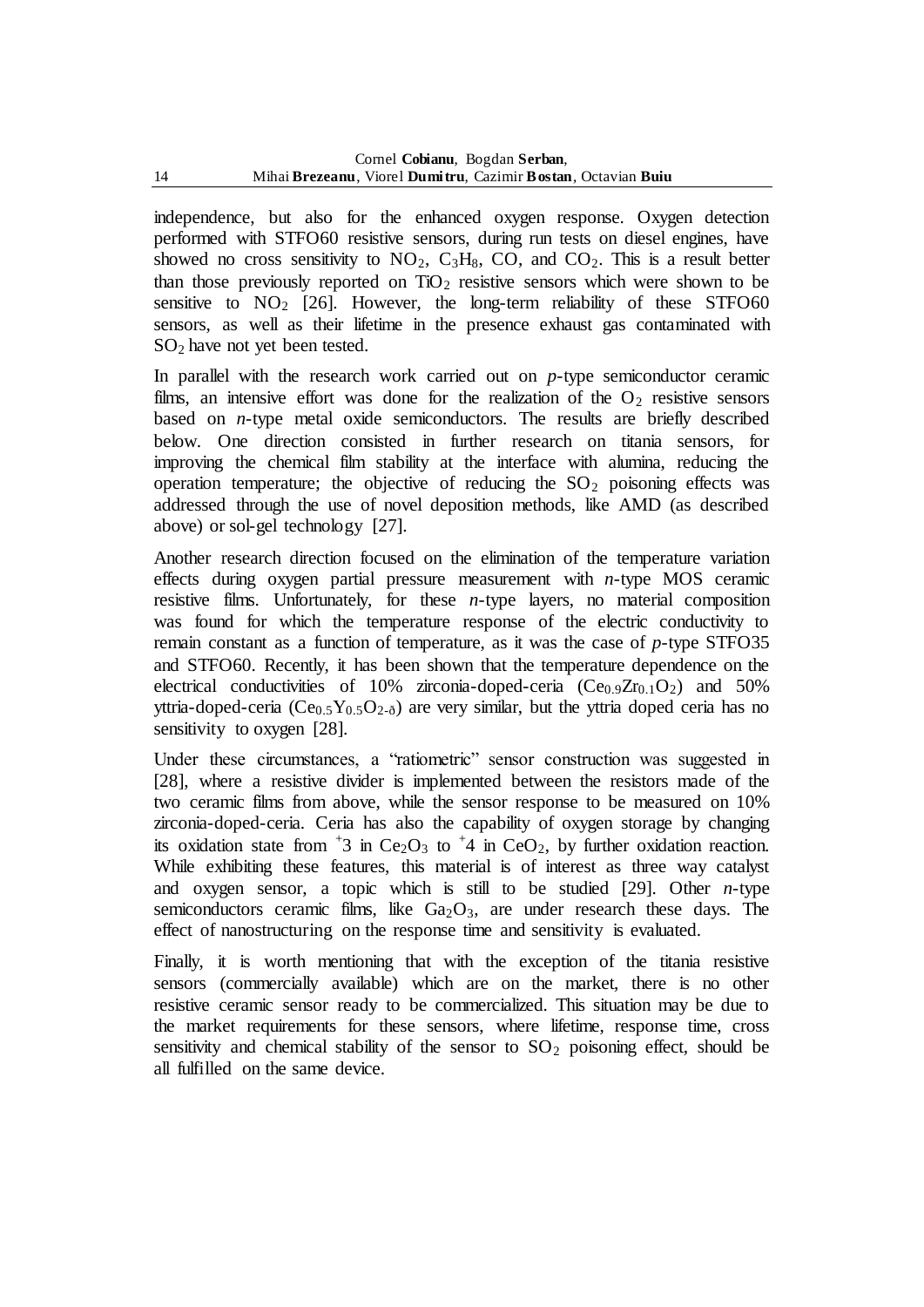### **4. Towards SOI-based CMOS-compatible oxygen sensors for harsh environment**

As described above, a major step forward towards the miniaturization of oxygen sensors for combustion control was represented by the realization of ceramic planar sensor, for which thick film-HTCC technology was employed. The feature size of this meso-technology is determined by the specific properties of the screen printing technology and by the thickness of the deposited films. For combustion control in gasoline or diesel engines, the above mentioned sensors should withstand temperatures up to  $1000 \, \degree$ C. At such high operation temperatures, wide band gap semiconductors could be taken into consideration, due to their inherent much lower thermal generation of free carriers compared to silicon. However, as explained above, the technologies based on wide band gap semiconductors are still in their early stages for sensing applications purposes.

For combustion control optimization in domestic boilers, the maximum ambient temperature an  $O_2$  sensor needs to withstand is 225 °C. For this temperature level, the state-of-the-art bulk silicon IC technology for producing the required sensors and the associated electronics may not have the required degree of reliability.

On the other hand, the Silicon-on-Insulator (SOI) micro-hotplate CMOScompatible technology looks like a more reliable solution (Fig. 2) [30]. In this case, the major challenges come from combining the SOI-based micro-hotplates with novel sensing layers (like STFO60), from the associated metallization technology, and from the relatively high operating temperatures required by  $O_2$ resistive detection. Such high operating temperatures are requested as the equilibrium between the oxygen concentration in the sensing layer and the oxygen concentration coming from outside should be reached in a relatively short amount of time, in order to obtain a sensor with short response time.

The results of experimental kinetics of oxygen incorporation in STFO layers have shown, in good correlation with defect chemistry, that at temperatures around 400 °C and for small STFO thicknesses, the  $O_2$  incorporation (removal) is surface-controlled, while at higher temperatures (above 500  $^{\circ}$ C) it is diffusioncontrolled [31]. However, in these experiments, iron doping was used only as an indicator for monitoring optical absorption in STO films, so some changes in the temperature ranges quoted above may occur. These ranges depend on the iron concentration and on the STFO layer preparation method.

At this stage, it is important to mention that the SOI micro-hotplate [32] is able to maintain on the poly-Silicon heater a maximum temperature of  $650 °C$ , for a few months, which is a very good result for relatively fast oxygen incorporation/removal, and, hopefully, for a short response time. Assuming that the state-of-the-art STFO30-60 sensing layers will be employed, one of the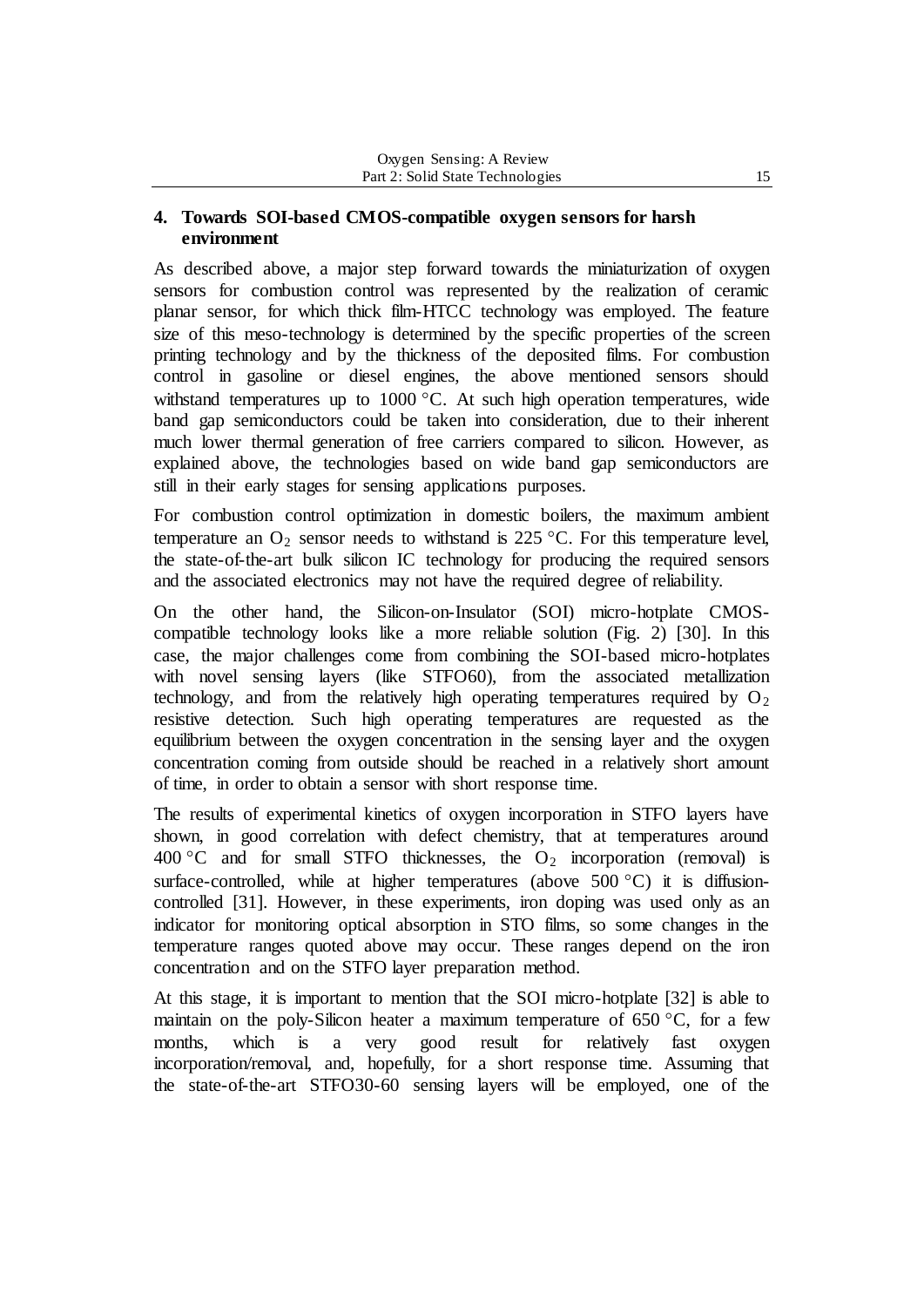remaining challenges will be the use of either subtractive or additive sensing layer deposition IC-compatible methods. Additive methods may be preferred. At the same time, the compatibility between the thickness, morphology, and (nano)structural properties of the sensing film, the sensor requirements and the mechanical capability of the suspended SOI micro-hotplate should also be considered.

Special attention should be paid to avoiding breaking or bending the SOI microhotplate during the processing and annealing of the STFO film.



**Fig. 2.**  $O_2$  resistive sensing structure employing STFO60 as sensing layer and SOI CMOS-compatible micro-hotplate membrane as substrate.

Another important research topic is the realization of a reliable metallization for the SOI-based MEMS CMOS-compatible resistive  $O_2$  sensor, employing STFO60 as sensing layer. For obtaining a relatively fast  $O<sub>2</sub>$  chemoresistive sensor (with a response time in the range of a few seconds), the sensor operation temperature should be around  $600^{\circ}$ C. This being the case, the metallization for the interdigitated electrodes (IDEs) of the sensor should not contain an aluminum layer, as Al is not able to withstand this operating temperature level for very long times due to its relatively low melting point  $(660 \degree C)$ .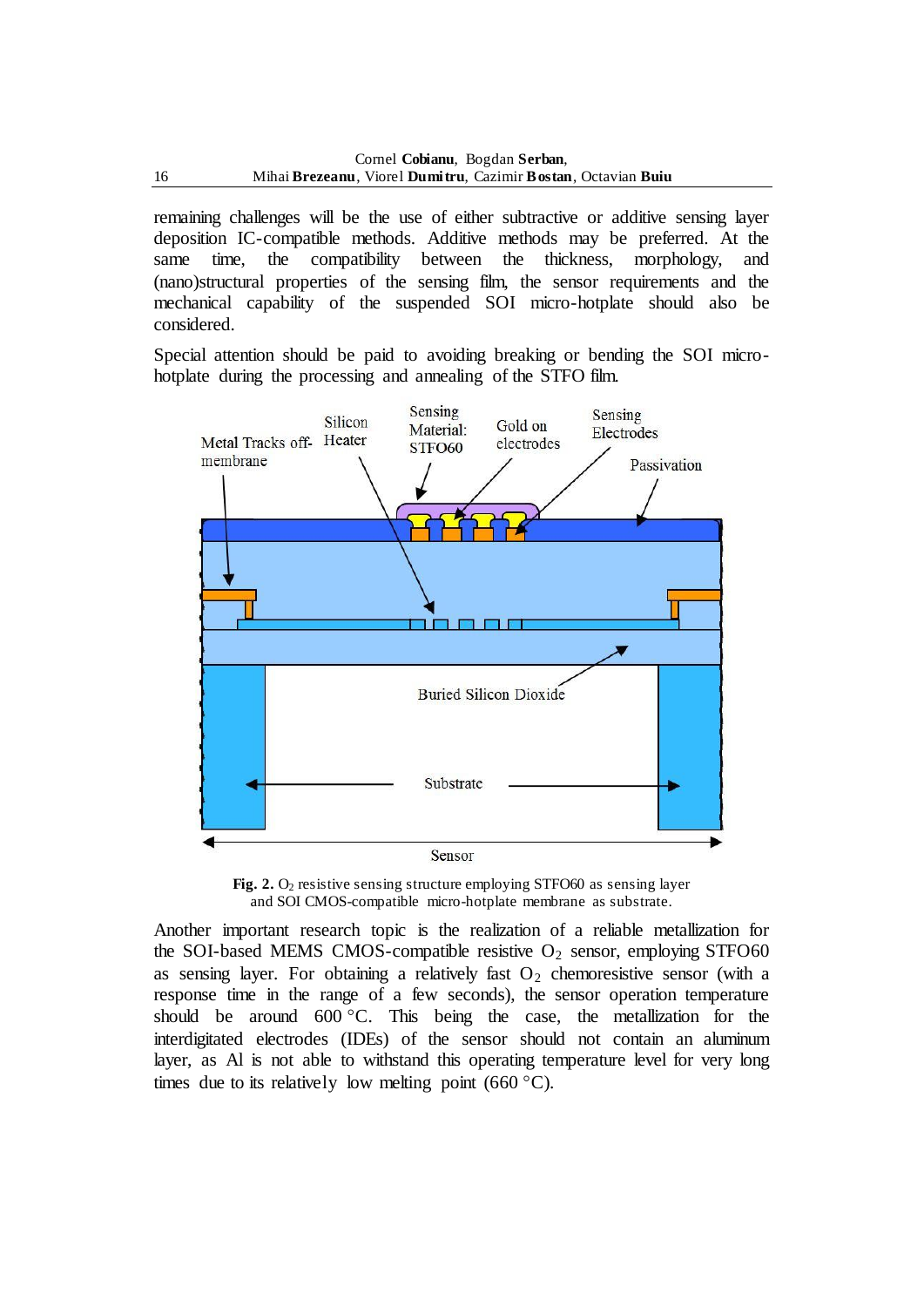Therefore, for reliability purposes, if employing the state-of-the-art metallization solutions which comprise an Al layer, one may need to limit the STFO60 layer annealing temperature and the sensor operating temperature at about  $500^{\circ}$ C.

This is below the optimum value required by the thermal consolidation of STFO60. This needs to be performed at  $650^{\circ}$ C, in order to preserve the grain size of the sensing film.

In addition, the potential solid state reactions between the STFO60 film and the aluminum layer should be considered. Such reactions may deteriorate the chemical composition of the STFO60 film, since phase separations like  $Al_2O_3$ , or  $Fe<sub>2</sub>O<sub>3</sub>$  might occur. In this context, a buffer (diffusion barrier) layer as in the case the planar ceramic  $O_2$  sensing technology might be employed.

Employing Al for metallization will also have an adverse effect on the  $O_2$  sensor response time. By imposing a maximum operating temperature of only  $500^{\circ}$ C, Al prohibits STFO60 to reach its fully  $O_2$  sensing capabilities, which require an operating temperature of at least  $600^{\circ}$ C.

All the above mentioned factors indicate the need for employing a noble metalbased metallization in the fabrication process of a reliable  $O_2$  resistive sensor based on the SOI micro-hotplate technology. Such a noble metal, like platinum, will allow higher STFO60 annealing temperature levels and higher operating temperature. Both temperature levels will be limited only by the capability of the SOI membrane.

Another important research topic for the realization of an integrated  $O_2$  sensor in the SOI-based MEMS CMOS-compatible technology is the sensing film deposition method on the suspended membrane.

A deposition method such as screen printing is not compatible with the IC technology and the associated feature size. At the same time, the fragility of the suspended membrane, which can be easily broken during screen printing, should also be considered.

Intensive research activity on depositing sensing layers by direct printing, additive methods have been reported [33].

The key process requirement is the correct formulation of the ink, which should have a low tendency for sedimentation and an appropriate particle size inside the slurry.

Overall, the envisioned advantages of a miniaturized, SOI-based CMOS-compatible oxygen resistive sensor in terms of low power consumption, low cost, high reproducibility, high volume capacity, sensor and electronics integration, build a major driving force able to surpass the challenges and concerns described above.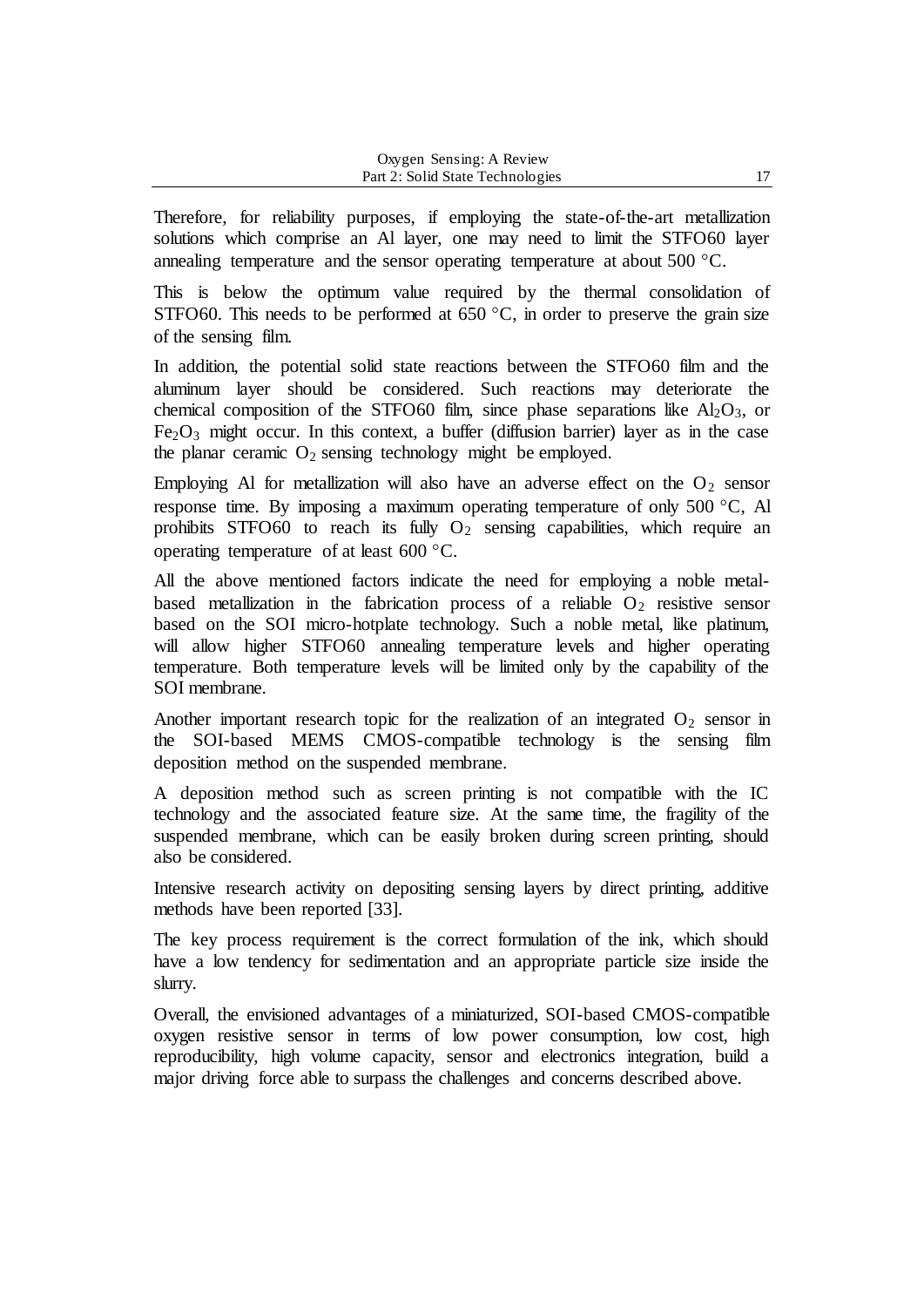### **5. Conclusions**

The present paper has shown the evolution of the oxygen sensing technology for industrial applications of combustion control, with a main focus on the devices for the automotive industry.

The state-of-the-art potentiometric and resistive  $O_2$  sensors suitable for the above mentioned applications were described in detail.

The main limitations of the existing commercial solutions for  $O_2$  sensing in harsh environment were also described.

The main optical principles for oxygen sensing were extensively discussed, especially their use in medical applications.

Emerging technologies employing SOI-based CMOS-compatible micro-hotplates as substrate and iron-doped strontium titanate as sensing layer were also presented and their technological challenges were briefly discussed.

#### **Acknowledgement**

This work has been partially funded by the EU FP7 SOI-HITS (Smart Silicon-on-Insulator Sensing Systems Operating at High Temperature) – see [www.soi-hits.eu.](http://www.soi-hits.eu/)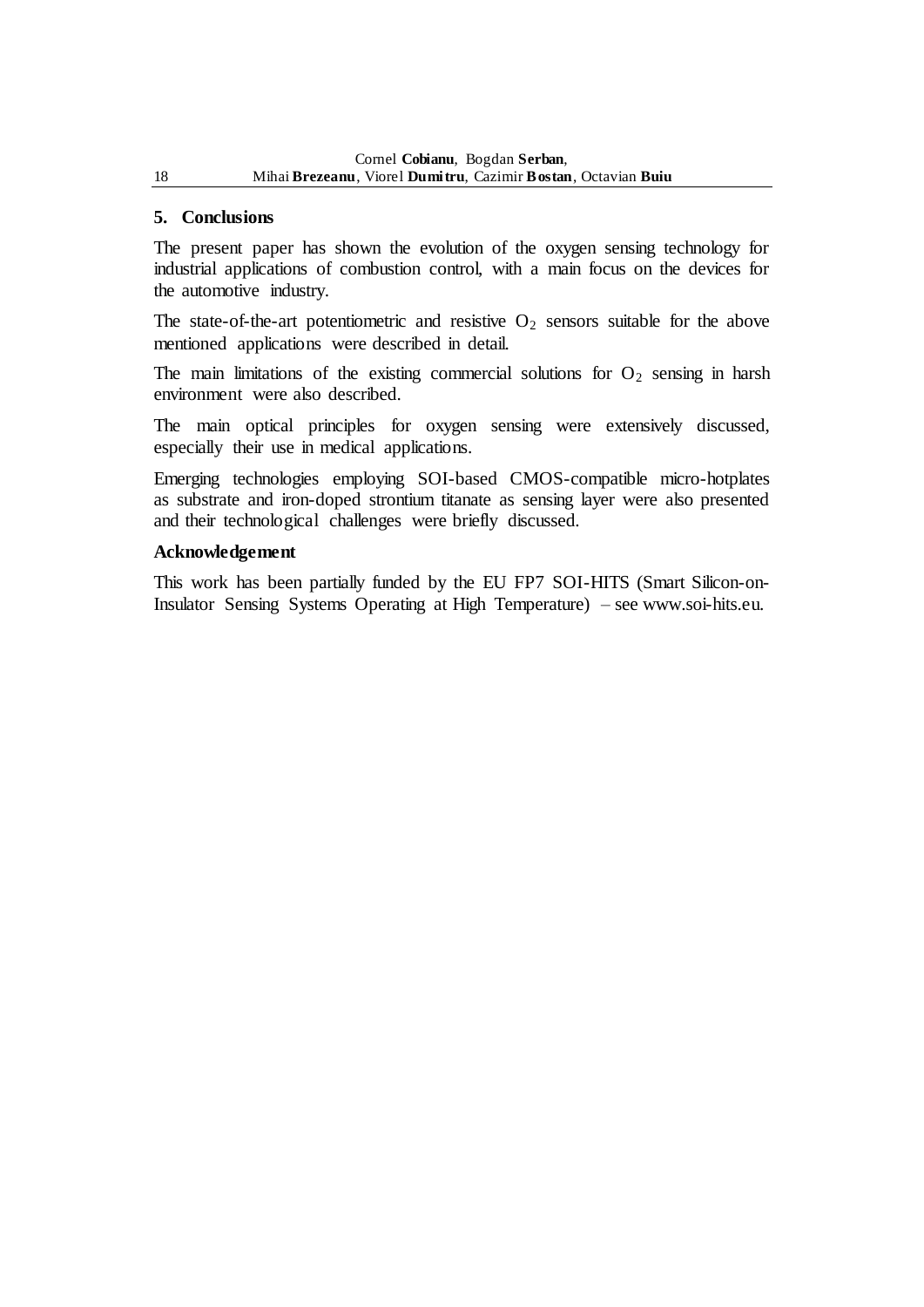# **R E F E R E N C E S**

[1] U. G. Alkemade and B. Schumann, "Engines and exhaust after treatment systems for future automotive applications", *Solid State Ionics*, vol. 177, (**2006**), pp. 2291-2296.

[2] A. M. Azad, S. A. Akbar, S. G. Mhaisalkar, L. D. Birkefeld and K. S. Goto, "Solid‐State Gas Sensors: A Review", *J. Electrochem Soc*., vol. 139, No. 12, December **1992**, pp. 3690-3704.

[3] R. Moos, "A brief overview on automotive exhaust gas sensors based on electroceramics", *Int. J. Appl. Ceram. Technol*, vol.2, No.5 (**2005**), pp. 401-413.

[4] [B. Subramaniam,](http://pubs.acs.org/action/doSearch?ContribStored=Subramaniam%2C+Bala) [A. Varma,](http://pubs.acs.org/action/doSearch?ContribStored=Varma%2C+Arvind) "Reaction kinetics on a commercial three-way catalyst: the carbon monoxide-nitrogen monoxide-oxygen-water system", *Ind. Eng. Chem. Prod. Res. Dev.*, **1985**, 24 (4), pp. 512–516**.**

[5] USA Env. Protection Agency, "Air Pollution Control Technology Fact Sheet", EPA – 452/F-03-032.

[6] E. I. Tiffee, K.H.Hardtl, W. Menesklou and J. Riegel, "Principles of s olid state oxygen sensors for lean combustion gas control", *Electrochimica Acta, vol.* 47, (**2001**), pp. 807-814.

[7] N. Rajabbeigi, B. Elyassi, A. Khodadadi, S.S. Mohajerzadeh, M. Sahimi, "A novel miniaturized oxygen sensor with solid state ceria-zirconia reference", *Sensors and Actuators B* 100 (**2004**), pp. 139-142.

[8] [http://www.bosch.com.au/car\\_parts/en/html/4566.htm](http://www.bosch.com.au/car_parts/en/html/4566.htm)

[9] [http://www.bosch.us/content/language1/html/734\\_6641.htm?section=28799C0E86C147799](http://www.bosch.us/content/language1/html/734_6641.htm?section=28799C0E86C147799E02226E942307F2) [E02226E942307F2](http://www.bosch.us/content/language1/html/734_6641.htm?section=28799C0E86C147799E02226E942307F2)

[10] <http://www.ngk.co.jp/english/news/2008/0611.html>

[11] [http://www.ngk.de/en/technology-in-detail/lambda-sensors/design-of-lambda](http://www.ngk.de/en/technology-in-detail/lambda-sensors/design-of-lambda-sensors/design-of-a-titanium-dioxide-lambda-sensor/)[sensors/design-of-a-titanium-dioxide-lambda-sensor/](http://www.ngk.de/en/technology-in-detail/lambda-sensors/design-of-lambda-sensors/design-of-a-titanium-dioxide-lambda-sensor/)

[12] Tien, T.Y.; Stadler, H.L.; Gibbons, E.F.; Zacmanidis, P.J. TiO2 as an air-to-fuel ratio sensor for automobile exhausts. *Ceram. Bull.* **1975**, *54*, 280-282

[13] R. Moos, N. Izu, F. Rettig, S. Reiβ, W. Shin and I. Matsubara, "Resistive oxygen sensors for harsh environment", *Sensors 2011*, vol.11, pp. 3439-3465.

[14] R.N. Ghosh, G.L. Baker, C. Ruud, and D.G. Nocera, "Fiber optic oxygen sensor using luminescence", *Applied Physics Letter*, vol. 75, No. 19, 8 November **1999**, pp. 2885- 288).

[15] K.T. McCharty, K-L.J. Deng, H. Xia, M.J. Krok, A.V. Taware, "Fiber optic sensing device and method of making and operating the same", *US Patent* 7,421,162, September 2, **2008**.

[16] http://cordis.europa.eu/publication/rcn/13159\_en.html

[17] A. El. Kouche, J. Lin, M.E. Law, S. Kim, B.S. Kim, F. Ren, S.J. Pearton, "Remote sensing system for hydrogen using GaN Schottky diodes" *, Sensors and Actuators B* 105, 329–333, **2005**.

[18] P. Tobias, Brage Golding, and Ruby N. Ghosh, "Interface States in High-Temperature Gas Sensors Based on Silicon Carbide", *IEEE Sensors Journal*, Vol. 2, No. 5, October **2003**.